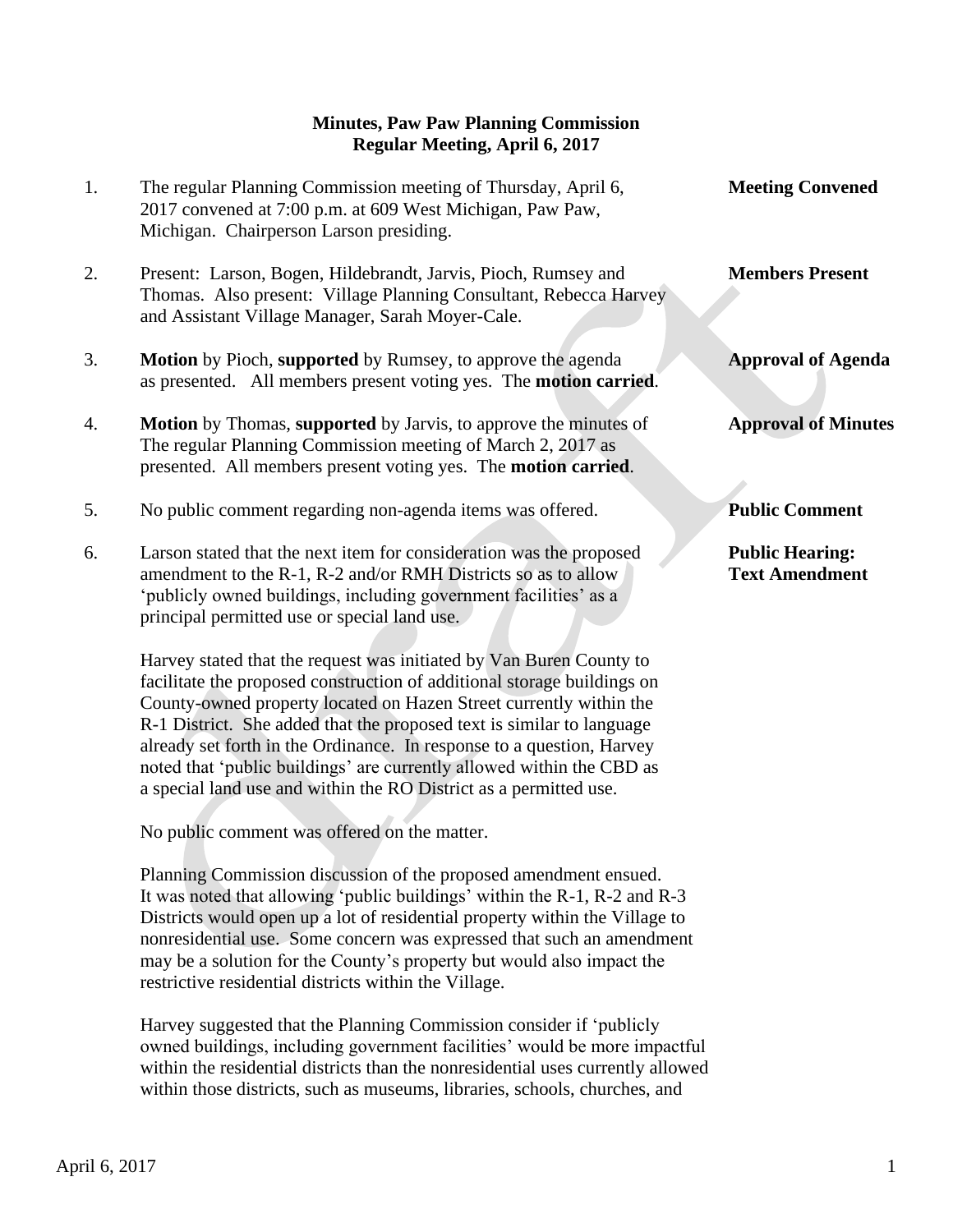recreational facilities.

 Larson stated that 'publicly owned buildings' would allow a storage building as a principal use on a lot. She opined that such a use would have more negative impact on the surrounding residential area than storage buildings for schools or churches since they would serve as accessory buildings.

 Pioch and Jarvis noted that it is difficult to identify distinctions in impact between a 'public building' and the nonresidential uses currently allowed in the residential districts. Rumsey added that such a consideration would support the exclusion of public storage yards as part of 'government facilities'.

 Bogen suggested that 'public buildings' are already allowed uses within the CBD and RO Districts and that perhaps the rezoning process is a more practical approach to expanding where they are allowed.

 Following lengthy discussion, Thomas stated that the special use criteria and site plan review process provide adequate protection to allow for the placement of 'public buildings' in residential areas. He noted further that adding 'public buildings' as a special use within the R-1 District would address the Hazen Street property as a whole, as well as other similarly situated property, but would not serve to open up an excessive amount of residential property in the Village

 **Motion** was then made by Thomas, **supported** by Jarvis to recommend Village Council approval of an amendment to **Section 42-123 – Uses subject to special use permit (R-1 District)** so as to add: (7) 'Publicly owned buildings, including government facilities'. The motion **carried 6 to 1,** Larson dissenting.

7. Larson stated that the next item for consideration was the request by Van **Public Hearing:** Buren County for Special Use Permit/Site Plan Review for a proposed **SLU/SPR - Van** storage building on property located at 753 Hazen Street. The subject **Buren County** site is located within the R-1 District.

In response to the applicant's request, **motion** by Thomas, **supported** by Pioch, to postpone consideration of the application to the May 4, 2017 Planning Commission meeting to allow for completion of the required site plan. All members present voting yes. The **motion carried**.

8. Larson stated that the next item for consideration was the Application to **New Business:** Rezone approximately .2 acres (66 ft x 132 ft) located at 402 South Niles **Consideration for**  from the R-2 District to the R-O and/or B-2 Districts. **Rezoning – 402** 

**South Niles**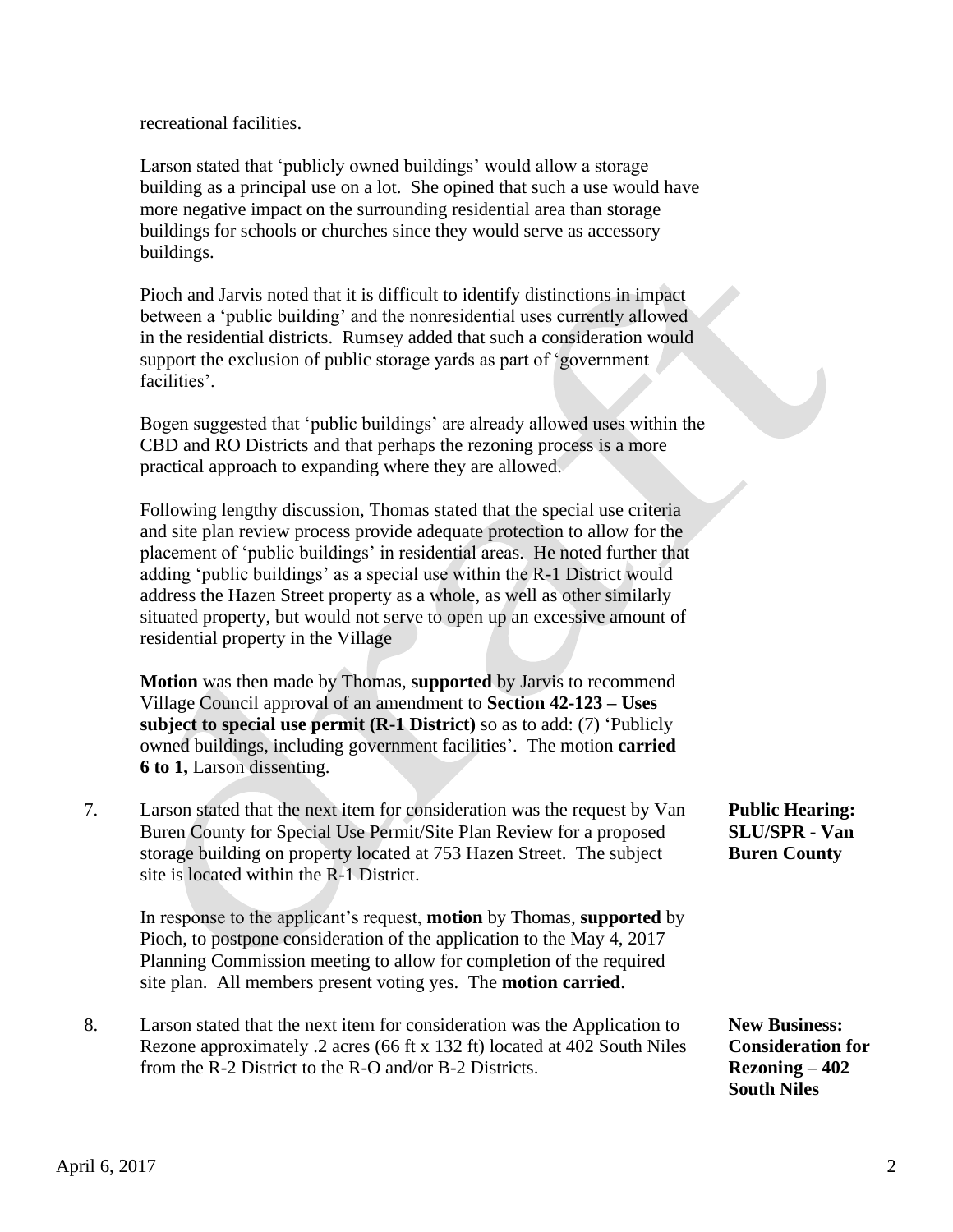Harvey stated that the subject property is currently classified as MDR (Medium Density Residential) on the Future Land Use Map (Master Plan) and is surrounded by property within the MXD (Mixed Density) and CC (Corridor Commercial) classifications. She noted that the requested rezoning would be supported by the Future Land Use Map and that an amendment of same will not be required.

 Board discussion ensued regarding the existing zoning pattern and the proposed 'future land use' scheme for the area. It was noted that the area represents a mix of commercial and residential zoning/land use and that a discussion of the entire area (4-6 parcels) currently within the R-2 District west of South Niles and south of Berrien is warranted.

 Bogen questioned why an expansion of the area to be considered does not include the residentially-zoned properties east of South Niles. It was noted that the 'triangle' identified for consideration represents a transitional or 'buffer' area given its adjacency to areas planned/zoned for commercial and mixed density, whereas the residential area east of South Niles represents a large area of residential zoning currently established as a residential neighborhood.

 **Motion** by Rumsey, **supported** by Jarvis, to accept the rezoning Application and to notice the 'triangle' of property located west of South Niles and south of Berrien for rezoning consideration from the R-2 District to the R-O and/or B-2 Districts at a public hearing on June 1, 2017. All members present voting yes. The **motion carried**.

- 9. **Motion** by Thomas, **supported** by Hildebrandt, to nominate and elect **New Business:** the following slate of Planning Commission officers for the 2017-2018 **Election of** fiscal year: Chair – Kathy Larson; Vice-Chair Chuck Rumsey; Secretary – **Officers** Mike Pioch. All members present voting yes. The **motion carried**.
- 10. **Motion** by Rumsey, **supported** by Pioch, to adopt by resolution the **New Business**: proposed 2017-2018 meeting schedule of the Planning Commission. All **Meeting Schedule** members present voting yes. The **motion carried.**
- 11. The Commission noted the accuracy and completeness of the 2016 **New Business:** Annual Report prepared by the Chair. **Motion** by Thomas, **supported 2016 PC Annual** by Bogen, to accept the 2016 Planning Commission Annual Report as **Report** presented. All members present voting yes. The **motion carried**.
- 12. Larson referenced the draft 2017-2018 Planning Commission Work **New Business**: Plan prepared for Commission discussion. The following was noted: **PC Work Plan**
	- The sign ordinance update; action on the proposed Waterfront Overlay District; and the review/update of the Master Plan are in